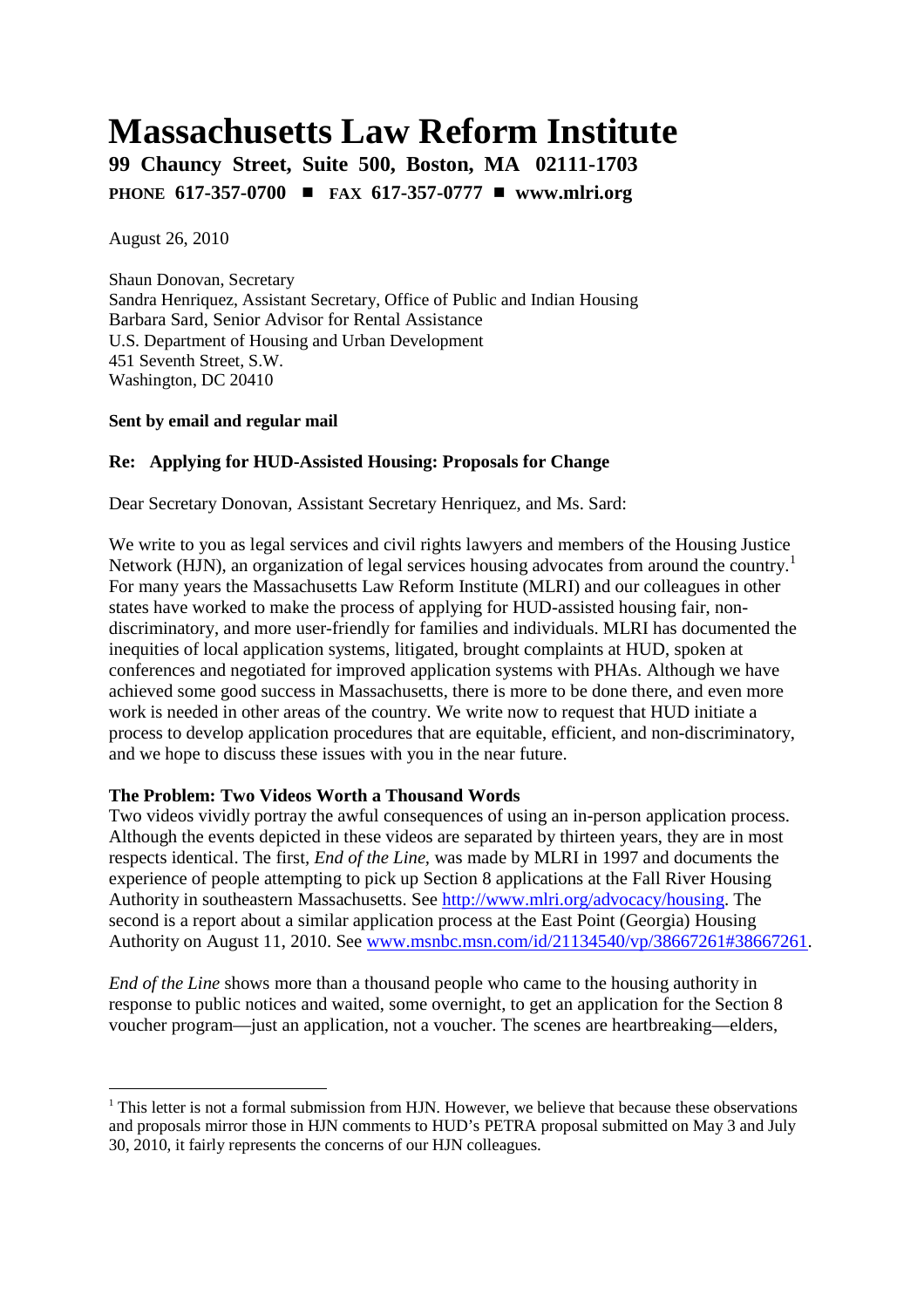people with disabilities, and children camping out in the cold with the slim hope of maybe, just maybe, having a chance for affordable housing.

Flash forward to Georgia on August 11, 2010. Thirty thousand people, many camping out for days, came to get applications for the Housing Choice Voucher and public housing programs. Again, they endured this process just for applications. The video shows scenes of chaos as thousands of people struggle to reach for applications handed out by overwhelmed staff.

#### **What Have We Learned?**

Does the similarity between the two videos mean that we have learned nothing in the past thirteen years? The answer is no—we have learned a lot—but the lessons have yet to reach many PHAs around the country. With HUD taking the lead, change is possible and what happened in Georgia need never be repeated.

In Massachusetts, advocacy made the difference. MLRI used *End of the Line* as evidence in a disability discrimination complaint filed with HUD. As a result, the Fall River Housing Authority changed to a lottery system that was fairer and accessible for applicants. Following up, in 1998 the Boston HUD office issued guidance to all PHAs in the New England region administering voucher programs. The notice suggested that, in order to avoid unlawfully disadvantaging people with disabilities, PHAs should consider using random application procedures.

Within a few years, almost every PHA administering the HCV program in Massachusetts adopted a lottery system. Subsequently, the Massachusetts Department of Housing and Community Development (DHCD) switched to a centralized one-stop lottery application and approximately 80 local housing agencies followed suit. For the HCV program, there are no more "cattle calls" (as one woman in *End of the Line* called the application experience) in Massachusetts and we are told that many housing agencies around the country have also developed similar systems that have worked out well. The experience in Massachusetts and elsewhere demonstrates that this is a solvable problem.

#### **Proposal**

HJN reviewed this issue in its comments to HUD's PETRA proposal on May 3 and July 30, 2010, and suggested that HUD require an effective one-stop application process and centralized waiting list for all assisted housing in a region. HUD can and should help to implement a simpler, fairer, and non-discriminatory application process that will be less costly and easier for HUD to monitor. Recommended features of a more open one-stop regional application system include:

- A single initial preliminary application form for all federal rental assistance in a region regardless of the location of the housing, type of assistance (tenant-based or project-based), or identity of owner/manager;
- Applications should be widely available in a variety of methods (electronically, by phone, in-person, by fax, by mail);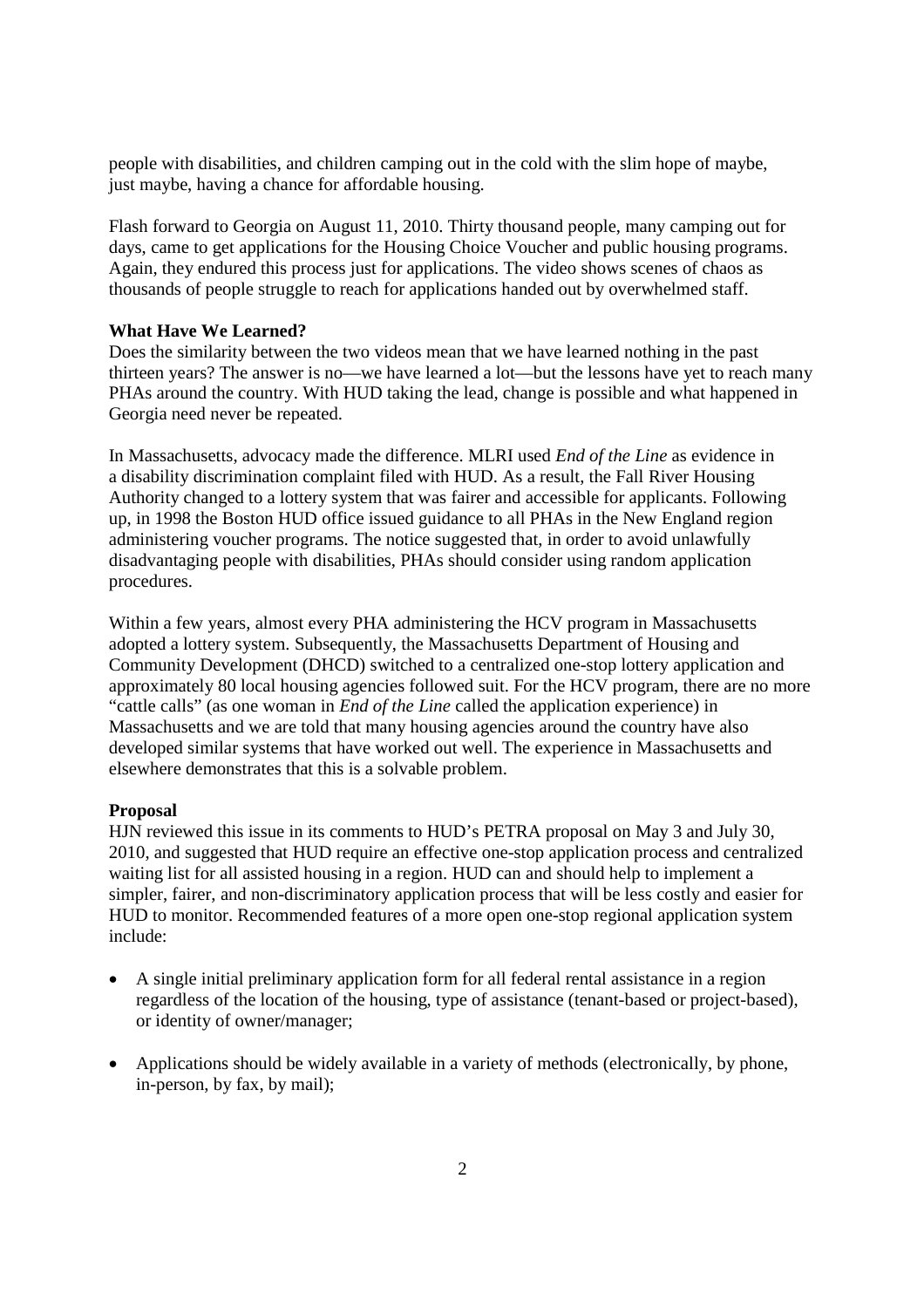- Applicants should be required to submit only one set of supporting documents, verifications, references, and other documents for HUD housing in a region;
- Required in-person application and first-come, first-served systems should be prohibited.

At a minimum, applicants would fill out only one pre-application form for programs administered by several PHAs (and/or multifamily developments) and submit it through one on-line portal, or through any application office.

To make a one-stop system easy for PHAs and multifamily owners to use, HUD would develop the necessary software and institutional support, modeled on similar systems already being used in some regions of the country. A good example of a one-stop application process and centralized waiting list is the one run by the Massachusetts chapter of NAHRO for the HCV program. See http://www.massnahro.org/S8\_Home.php.<sup>2</sup> There, 80 participating PHAs accept applications for the "Section 8 Housing Choice Voucher Centralized Waiting List" at all PHA locations. Applications can be printed directly from the website and applicants need apply at only one of the participating housing authorities, as opposed to 80, to have their names put on numerous waiting lists. The centralized waiting list is then sorted differently by each of the individual PHAs according to their preferences or by date of application. Applicants can check their status and update their application by submitting a form to any one of the participating  $PHAs.<sup>3</sup>$ 

In contrast with the Massachusetts model (which applies only to the HCV program and is used by about half of the PHAs administering the HCV program), applying for federal rental housing resources is a daunting task in most parts of the country. Families hoping to maximize their chances of finding decent housing they can afford must apply to scores of programs and developments in the area. They must first figure out where the public housing, multifamily housing, and voucher agencies are located; which waiting lists are open; how long the wait might be; if appropriate-size units are available; what documentation and verification is required; and more. If they succeed in identifying the housing in the region in which they wish to live, typically families must then submit separate applications to the public housing programs, voucher programs, and multifamily developments.

Some of these programs demand in-person applications, while others have lists that have been closed for months or years. Some allow minimal initial applications to get on a list, while others demand complete and detailed applications with all supporting documentation. Most employ

<sup>2</sup> Although we refer to the MassNAHRO process as a good example of an accessible *procedure,* serious *substantive* barriers to admission remain, which HUD must still address. Even with this more userfriendly process, the HCV programs themselves are not equally accessible to all applicants. This is largely because each PHA uses its own set of preferences and priorities. Most importantly, we believe that many, if not most, of the largely suburban PHAs on the list utilize local residency preferences which typically have the effect of excluding, discouraging, or delaying admission by applicants of color in violation of civil rights laws. As noted below, access to a central waiting list should make it much easier for HUD to monitor the operation of local preferences to ensure they comply with fair housing laws and other HUD regulations.

 $3$  To our knowledge, there is no similar application system used either for multifamily or public housing programs, and we recognize that a somewhat different approach might be necessary for those programs as opposed to the HCV program.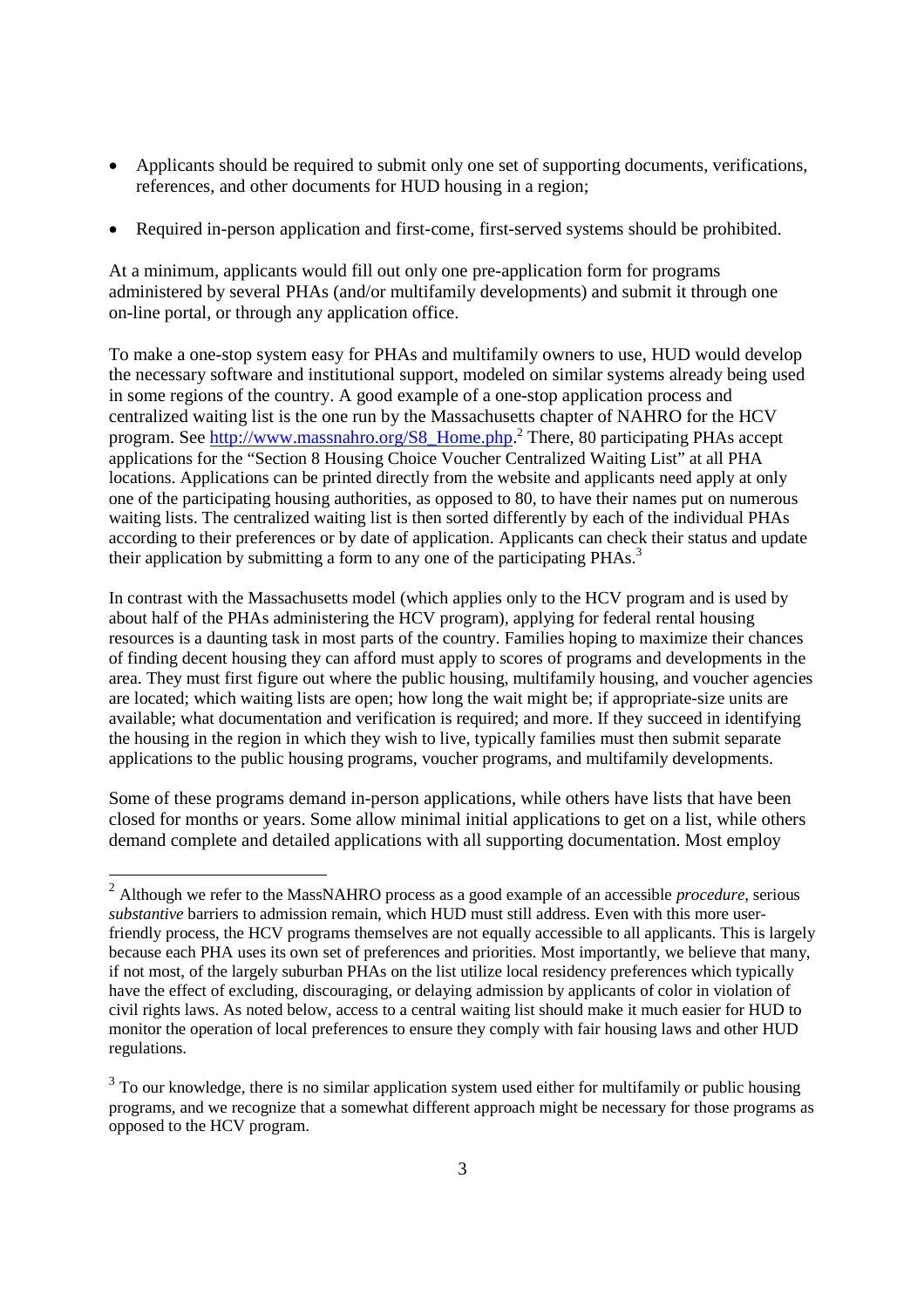residency preferences, some have employment preferences, and very few utilize needs-based preferences. Each program may demand separate verification of eligibility and preferences. There is a high likelihood that these physically grueling and complex procedures have a discriminatory effect on people with disabilities and other protected groups. Yet most of these PHAs certify that they have "affirmatively furthered" fair housing, and HUD accepts those certifications.

In short, finding and applying for federally assisted housing resources can be a needlessly confusing, time consuming, and frustrating job for the families who need the housing the most. The lack of equal information about available housing opportunities throughout a region and the hurdles people must surmount just to apply contribute to racial segregation and disadvantage those who are mobility-impaired or transit-dependent.

As difficult as this process is for families to navigate, it is equally difficult for HUD to monitor to ensure fairness and compliance with HUD regulations, affirmative marketing plans, and fair housing laws. As public housing may transition to PETRA and asset management, with separate site-based applications and waiting lists for individual developments, the cost and difficulty of monitoring will only grow exponentially. But with a single, central waiting list in each region, HUD could monitor admissions remotely, which would save time and money, further HUD's goal of regionalizing the administration of public/subsidized housing, and enable HUD to better comply with its obligation to affirmatively further fair housing.

Recent events in Georgia illustrate the urgent need for HUD, housing providers, and advocates to come together to transform the application processes for subsidized housing. It is time to harness modern technology and common sense to make HUD's programs accessible to those who need them. Fair housing and legal services advocates stand ready to assist in this endeavor.